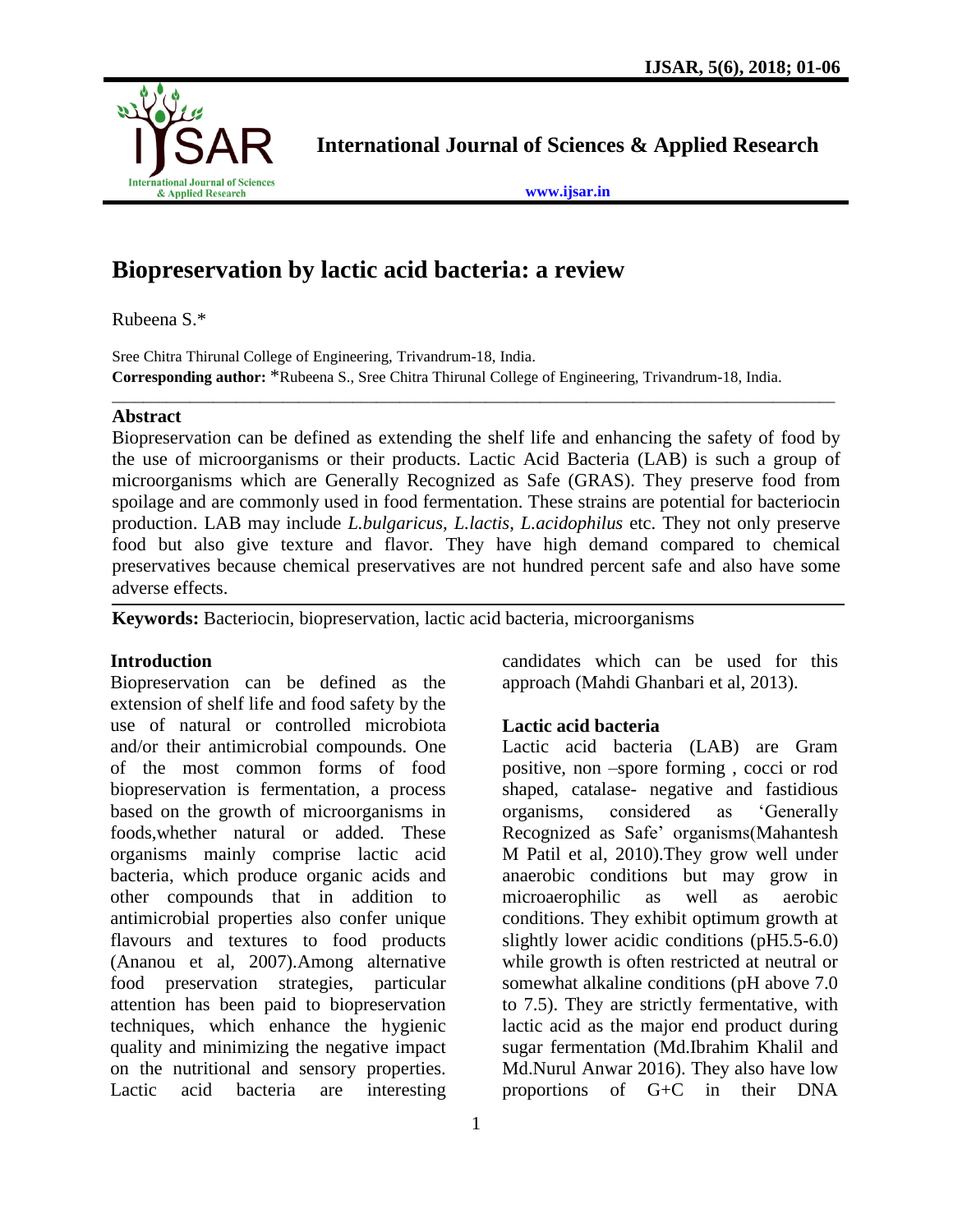(<55%)(Ananou et al, 2007).LAB are often inhibitory to other microorganisms and this is the basis of their ability to affect the keeping quality and safety of many food products. The principal factors which contribute to this inhibition are low pH, organic acids, bacteriocins, hydrogen peroxide,ethanol, nutrient depletion and low redox potential(Sani Sambo Datsugwai Mohammed, Udeme Josiah Joshua Ijah,2013).

#### **Occurrence of lab**

LAB are naturally present in milk and milk products.LAB is generally associated with habitat rich in nutrients such as milk, cheese,meat,beverages,and

vegetables.Lactic acid bacteria could also be isolated from soil,lakes, intestinal tract of animals and humans(Misganaw Wassie, Teketay Wassie,2016).Some LAB are associated with the mouth flora, intestine and vagina of mammals, while others are present in fermented sea foods.LAB are the most important bacteria used in the fermentation industry of dairy products such as yogurt, cheese, sour milk, and butter in combination with yeast(Belal.J.Muhiadin et al, 2013 ).Lactic acid bacteria are widely distributed in nature. They could be isolated from soils,water, plants,silages,waste products and also from the intestinal tract of animals and humans .They are often associated with animal oral cavities and intestines, plant leaves as well as decaying plants or animal matter, compost etc.LAB could be isolated from many sources such as milk products,sugar cane plants, fresh water fishes etc(Choksi Nikita and Desai Hemangi, 2012). LAB can be isolated from grains,dairy and meat products and fermenting vegetables as well as mucosal surface of animals. LAB was also isolated from curd and cucumber samples (Mahantesh M Patil et al, 2010).

| Table 1: Sources of lactic acid bacteria. |  |  |
|-------------------------------------------|--|--|
|-------------------------------------------|--|--|

| <b>SI</b>        | Topic                                       | Name of author & year                        | Source of LAB       |
|------------------|---------------------------------------------|----------------------------------------------|---------------------|
| No:              |                                             |                                              |                     |
| 1.               | Isolation and characterization of lactic    | Mahantesh M Patil et $\vert$ Curd & cucumber |                     |
|                  | acid bacteria from curd & cucumber          | al, 2010                                     |                     |
| 2.               | Isolation, identification<br>and            | Md. Ibrahim Khalil et                        | Milk& yoghurt       |
|                  | characterization of lactic acid bacteria    | al, 2016                                     |                     |
|                  | from milk & yoghurt                         |                                              |                     |
| 3.               | Isolation and screening of lactic acid      | Sani<br>Sambo                                | milk<br>Fermented   |
|                  | bacteria from fermented milk products       | Datsugwai                                    | products            |
|                  | for bacteriocin production                  | Mohammed et al, 2013                         |                     |
| $\overline{4}$ . | Isolation and identification of lactic acid | Misganaw Wassie et   Raw cow milk            |                     |
|                  | bacteria from raw cow milk                  | al, 2016                                     |                     |
| 5.               | Isolation, identification<br>and            | Choksi Nikita et al,                         | Dairy sludge sample |
|                  | characterization of lactic acid bacteria    | 2012                                         |                     |
|                  | from dairy sludge sample                    |                                              |                     |
| 6.               | Lactic acid production using lactic acid    | A.Sheeladevi<br>al,<br>et                    | Milk, curd, whey,   |
|                  | bacteria under optimized conditions         | 2011                                         | fermented idly and  |
|                  |                                             |                                              | pickles             |
| 7.               | Isolation and characterization of lactic    | Yi- Sheng Chen et al,                        | Ripe mulberries     |
|                  | acid<br>bacteria isolated from<br>ripe      | 2010                                         |                     |
|                  | mulberries in Taiwan                        |                                              |                     |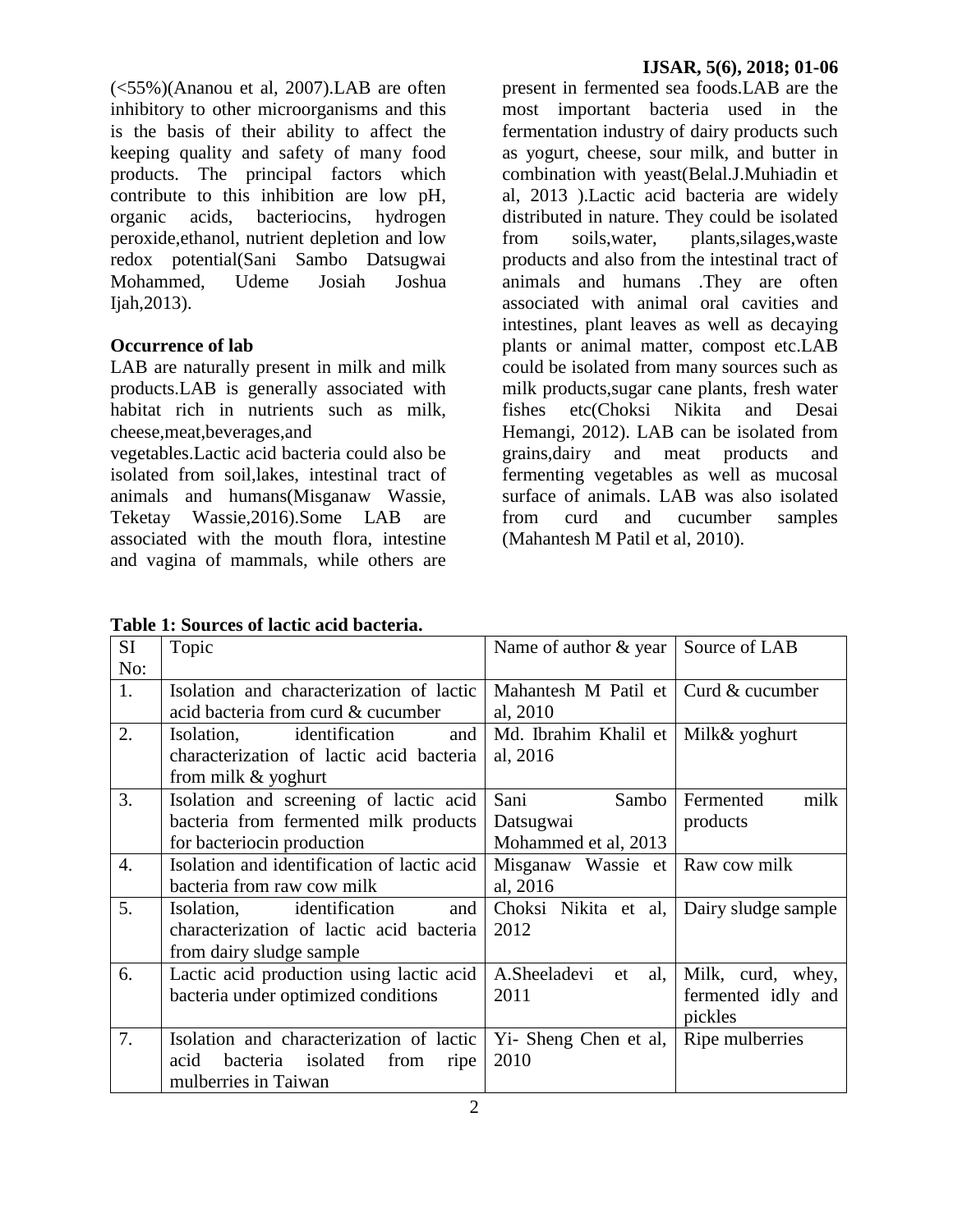| $\overline{\phantom{0}}8.$ | Isolation and identification of lactic acid   Y.S. Chen et al, $2005$ | Soil |
|----------------------------|-----------------------------------------------------------------------|------|
|                            | bacteria from soil using an enrichment                                |      |
|                            | procedure                                                             |      |

#### **Classification of lab**

According to morphology LAB are classified in to rods and cocci(Anna Halasz,2009). LAB can be classified in to two groups: homofermentative and heterofermentative. One important characteristic used in the differentiation of lactic acid bacterium genera is the mode of glucose fermentation under standard conditions. Based on this, LAB can be grouped in to two groups. Homofermentative and heterofermentative bacteria.Homofermentative LAB convert sugars in to lactic acid. They usually metabolize glucose via the Embden-Meyerhof Pathway. Only the homofermentative LAB are used for the commercial production of lactic acid. Hetero fermentative bacteria catabolize glucose in to ethanol and  $CO<sub>2</sub>$  as well as lactic acid(Anna Halasz,2009). Homofermentative LAB are *Lactobacillus delbrueckii, Lactobacillus plantarum, Lactobacillus bulgaricus, Lactobacillus helveticus, Lactobacillus casei, Streptococcus lactis, Streptococcus cremoris, Streptococcus faeclis, Streptococcus thermophiles and Pedicoccus cerevisiae*. The heterofermentative LAB *are Leuconostoc mesenteroides, Lactobacillus cremoris, Lactobacillus brevis and Lactobacillus fermentum* (A.Sheela Devi, N.Ramanathan, 2011)

#### **Antimicrobial components from lab**

Bacteriocins are naturally occurring antibiotic peptides produced by Grampositive bacteria. They are usually small such as 24 amino acids. Many bacteriocins are active against food-borne pathogens. The important bacteriocins are nisin, diploccocins, acidophilins, bulgarican, helveticins, lacticins and plantaricins. Nisin

is produced by *Lactococcus lactis* is the only bacteriocin commercially available and marketed. Nisin is more effective against gram positive bacteria,particularly the spore formers (Mahdi Ghanbari et al, 2013).

Several lactobacilli species are reported to have antifungal activity. These antifungal compounds consists of organic acids,reuterin, hydrogen peroxide, and other peptides (Belal.J.Muhiadin, Zaiton Hassan and Nazamid Saari, 2013).

LAB bacteriocins were divided in to 4 classes. (Ananou et al, 2007)have proposed four classes for gram positive bacteriocins that could also be applied to LAB bacteriocins. Classs 1 comprises the lantibiotics which are small peptides that differ from other bacteriocins by their content in dehydro aminoacids and thioether aminoacids. They include nisin, lacticin cytolysin of *E.faecalis*, and lacticin 3147 of *C. lacti*(Ananou et al, 2007).

Class 11 comprises of thermostable, nonlantibiotic linear peptides, class111 includes the heat –labile bacteriocins that encompass many bacteriolytic extracellular enzyme that may mimic the physiological activities of bacteriocins.Class 1V is a new class created to include the circular antibacterial peptide produced by bacteria, plants and mammalian cells(Ananou et al, 2007).

# **Applications of lab**

LAB has been used to improve storage qualities, palatability and nutritive value of perishable foods such as milk, meat, fish and vegetables. They are also used in dairy industry, in cereal processing, in bread making, meat industry, sea food products etc. Compared to dairy products, nisin used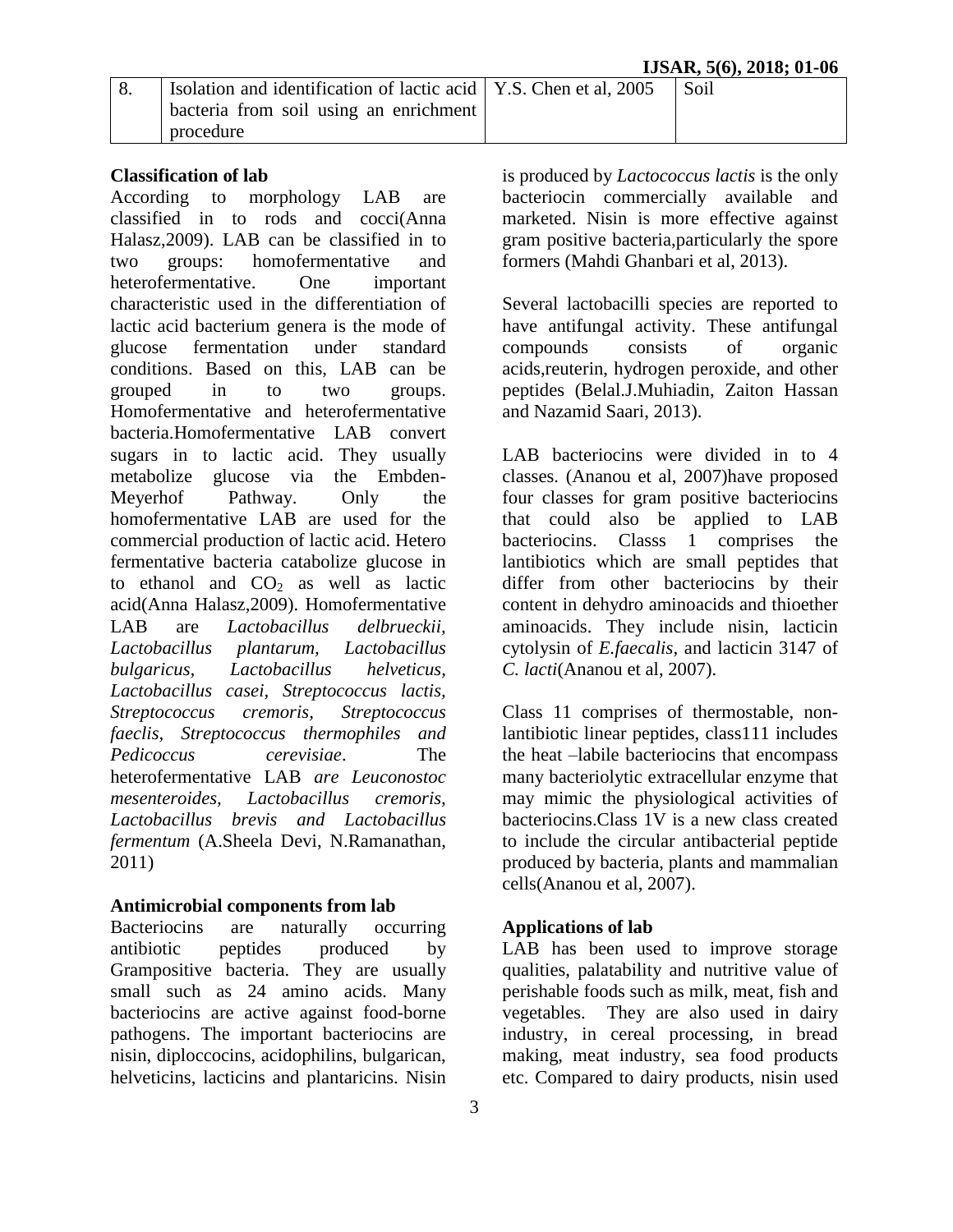in meat products has not been very successful because of its low solubility,

irregular distribution and lack of stability (Ananou et al, 2007).

| S1<br>No: | Topic                                                                                                                                                                        | Author & year                                        | Inference                                                                                                                                                                                                        |
|-----------|------------------------------------------------------------------------------------------------------------------------------------------------------------------------------|------------------------------------------------------|------------------------------------------------------------------------------------------------------------------------------------------------------------------------------------------------------------------|
| 1.        | Bacteriocins from lactic acid<br>bacteria, purification properties<br>and use as bio preservatives                                                                           | Jose Luis Parada<br>et al, 2007                      | Bacteriocin produced by lactic acid<br>bacteria are safe and is good to<br>development<br>control<br>the<br>of<br>pathogens                                                                                      |
| 2.        | Production<br>of<br><b>GABA</b><br>by<br>microorganisms: A review                                                                                                            | Radhika Dhakal<br>et al, 2012                        | GABA producing organisms are<br>lactic acid bacteria, which make<br>food spoilage pathogens unable to<br>grow and act as probiotics in the<br>gastrointestinal tract                                             |
| 3.        | Determination<br>of<br>the<br>bacteriocin<br>like<br>substances<br>produced by some lactic acid<br>bacteria isolated from Turkish<br>dairy products.                         | B.Aslim,<br>et al,<br>2005                           | The strains isolated from Turkish<br>products<br>showed<br>dairy<br>antimicrobial activity against test<br>bacteria. The inhibitory activities of<br>the strains were due to bacteriocin<br>like substances.     |
| 4.        | Antimicrobial<br>effects<br>of<br>like<br>bacteriocin<br>substance<br>boy L.acidophilus<br>produced<br>from traditional yoghurt on<br>P.aeruginosa and S.aureus              | A.M.Mobarez,<br>et al, 2008                          | L.acidophilus was isolated from<br>bio-yoghurt and bacteriocin like<br>substance was active against the<br>gram positive bacteria Bacillus and<br>staphylococcus.                                                |
| 5.        | Isolation of lactic acid bacteria<br>and their antibacterial spectrum<br>against gram positive and gram<br>negative bacteria                                                 | Muneera<br><b>Naz</b><br>Baloch<br>et<br>al,<br>2015 | Selected as good candidates for<br>commercial<br>bio<br>use<br><b>as</b><br>preservatives<br>also<br>and<br>can<br>contribute in improving<br>human<br>health by using them as probiotics<br>in different foods. |
| 6.        | Isolation and characterization of<br>bacteriocins<br>$\iota$<br>two<br>Lactobacillus acidophilus<br>LF<br>221                                                                | Bogovic-<br>Matijasic B et al<br>1998                | L. acidophilus LF 221 produced<br>bacterium like activity against<br>different bacteria. They produces<br>at least two bacteriocins acidocins<br>LF 221A and acidocin LF 221 B                                   |
| 7.        | characterization<br>Optimization,<br>partial<br>purification<br>of<br>and<br>bacteriocin<br>produced<br>by<br>Staphylococcus<br>haemolyticus<br>MSM an isolate from seaweed. | Murugan Suresh<br>et al, 2014                        | Evaluated<br>the<br>antimicrobial<br>potential of bacteriocin produced<br>by seaweed associated bacterium.                                                                                                       |
| 8.        | Purification<br>and<br>characterization of acidocin D<br>20079 a bacteriocin produced                                                                                        | Sahar F Deraz et<br>al, 2005                         | <b>DSM</b><br>20079<br>L.acidophilus<br>produces<br>small<br>bacteriocin,<br>a<br>designated as acidocin D20079.                                                                                                 |

# **Table 2: Biopreservation by LAB.**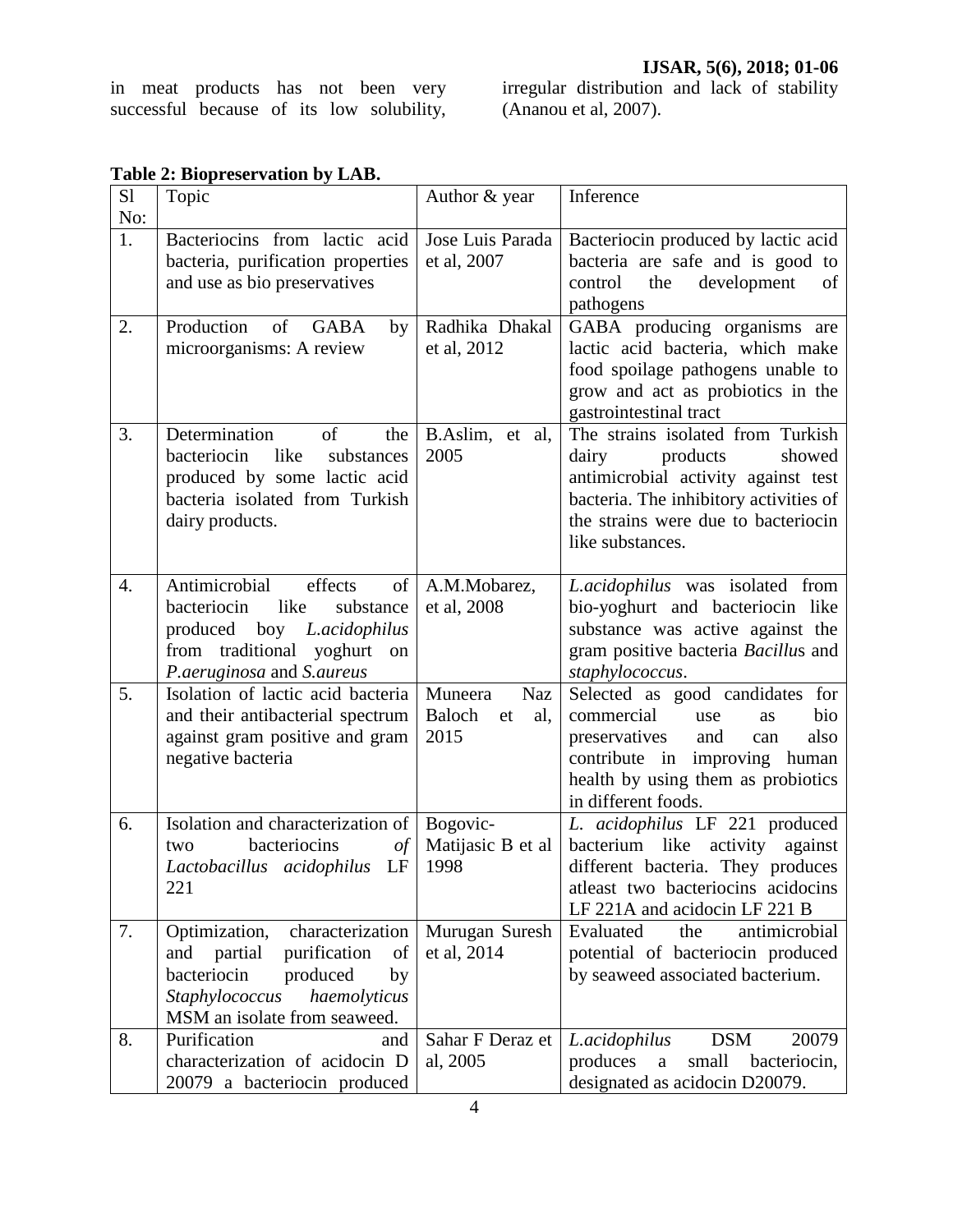# **Conclusion**

Several studies have been reported to isolate and identify the lactic acid bacteria from various sources. Several LAB are found to produce bacteriocins which can be used as bio preservatives. The presence of LAB in substances such as milk, meat etc enhances bioavailability of nutrients and act to extend the shelf life.

# **References**

- Ananou.S, Maqueda.M, Martinez Bueno and Valdivia.E (2007), Biopreservation, An ecological approach to improve the safety and shelf life of foods, Communicating Current research and educational topics and trends in applied microbiologyA. Méndez-Vilas (Ed.) ,475-486
- Anna Halasz (2009) Food quality and standards-vol 111, Lactic acid bacteria, Encyclopedia of life support system, United Kingdom
- Aslin.B, Yuksekdag.Z.N, Sarikaya.E, Beyatli.Y(2005), Determination of the bacteriocin like substances produced by some lactic acid bacteria isolated from Turkish dairy products, LWT-Food science and technology, 38, 6, 691-694
- Belal.J.Muhiadin, Zaiton Hassan and Nazamid Saari (2013), Lactic acid bacteria-R & D for food, health and livestock purposes, Chapter 6: Lactic acid bacteria in biopreservation and enhancement of the functional quality of bread, Intech,155-172
- Bogovic-Matijasic B, Rogelj I, Nes IF, Holo H(1998), Isolation and characterization of two bacteriocins of *Lactobacillus acidophilus* LF 221, Applied microbiology and biotechnology, 49,5, 606-612
- Y.S.Chen, F. Yanagida and T.Shinohava (2005), Isolation and identification of lactic acid bacteria from soil using an

enrichment procedure, Letters in applied microbiology, 40, 195-200

- Choksi Nikita and Desai Hemangi(2012), Isolation, identification and characterization of lactic acid bacteria from dairy sludge sample, Journal of environmental research & development, 7, 1A, 234-245
- Jose Luis Parada, Carolina Ricoy Caron, Adriane Bianchi P Medeiros, Carlos Ricardo Soccol(2007), Bacteriocins from lactic acid bacteria, purification, properties and use as biopreservatives, Brazilian archives of biology and technology, 50,3, 512-542
- Mahantesh M Patil, Ajay Pal,T.Anand and K.V.Ramana (2010), Isolation and characterization of lactic acid bacteria from curd & cucumber, Indian journal of biotechnology*,* 9,166-172
- Mahdi Ghanbari, Mansooreh Jami, Konrad.S.Domig, Wolfgang kneifel (2013), Seafood biopreservation by lactic acid bacteria:Areview, LWT*-*Food science and technology, 54,315-324
- Md.Ibrahim Khalil, Md. Nural Anwar(2016), Isolation,identification and characterization of lactic acid bacteria from milk and yoghurt*,* Journal of food and dairy technology,4,3,17-26
- Misganaw Wassie, Teketay Wassie (2016), Isolation and identification of lactic acid bacteria from raw cow milk, International journal of advanced research in biological science, 3,8,44-49
- Mobarez.A.M, Hosseini Doust.R, Sattari .M and Mantheghi.N (2008), Antimicrobial effects of bacteriocin like substance produced by *L. acidophilus* from traditional yoghurt on *P. aeruginosa* and *S. aureus*. Journal of biological sciences, 8: 221-224.
- Muneera Naz Baloch, Roquya Sidddiqi, Wajeeha Asad, Abdul Wahab(2015),